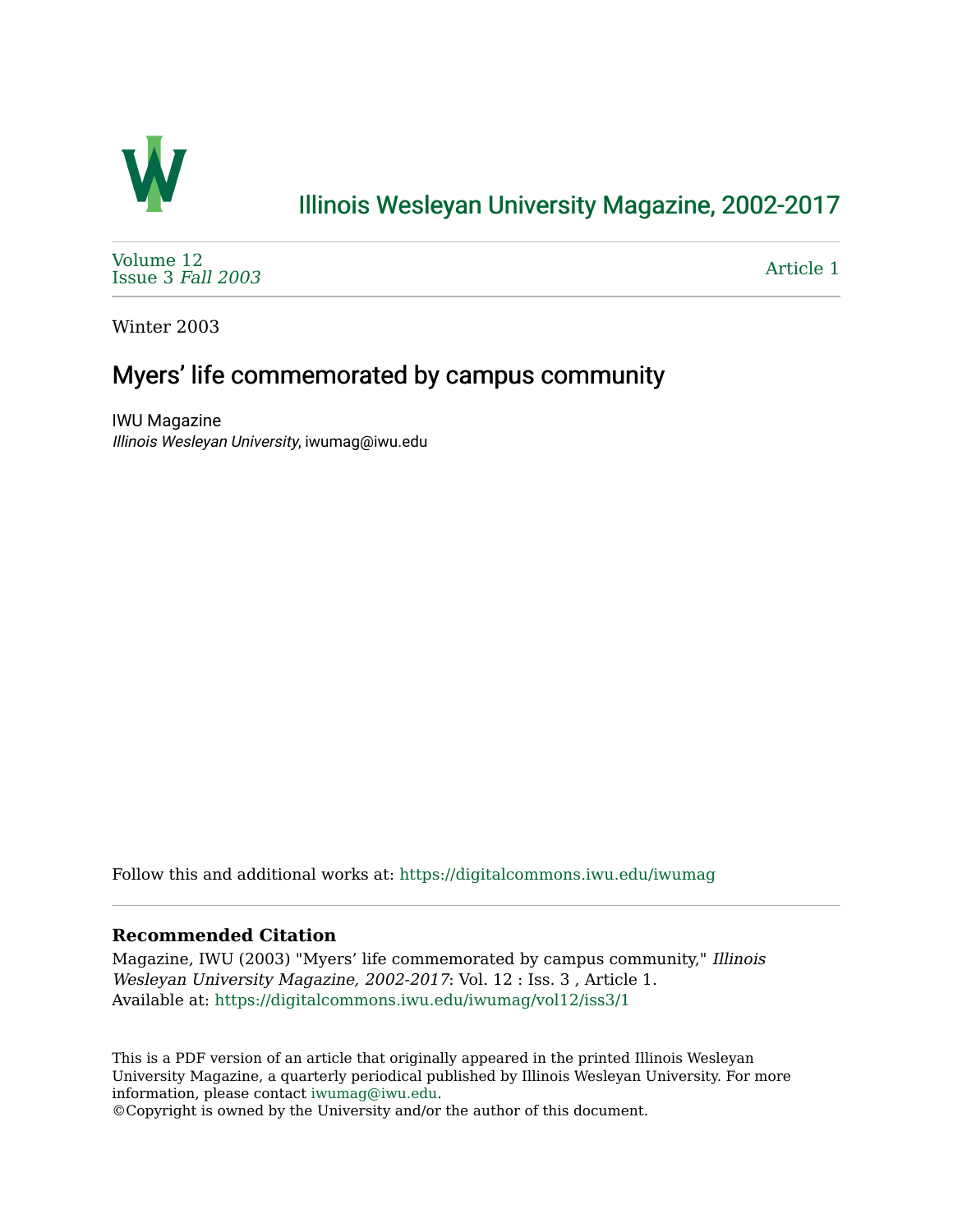## Myers' life commemorated by campus community



Minor Myers III (shown above right with brother Joffre), speaking at the Aug. 25 commemoration of the life of Minor Myers, jr., Illinois Wesleyan's 17th president, who died on July 22. (Photo by Steve Smedley for The Pantagraph)

as education leaders from around the state of Illinois and beyond.

Minor Myers, jr., the late president of Illinois Wesleyan University, was remembered Aug. 25 as a builder, a dreamer, a teacher, a father, a leader, a friend, and as the "genius" of the University.

On what was to have been the first day of classes in a new academic year, Illinois Wesleyan paused to pay tribute to Myers, the University's 17th president, who died on July 22 from lung cancer at the age of 60.

A capacity crowd of about 2,500 gathered together at the Shirk Center, one of several major buildings completed during his presidency, for the commemoration. The audience was drawn from all factions of the University — trustees, faculty, staff, students, and alumni — and also included many from the Bloomington/Normal community as well

Through spoken remembrances, a short video, and a series of musical performances by members of the University's faculty, the event permitted the community to reflect together on the late president whose death came while many were away from campus for the summer break.

"In this commemoration of President Myers, we seek to call him to our minds in hopes that this communal act of remembrance will assuage our loss and begin the process of bringing him back to us, in many different forms," said Janet McNew, Illinois Wesleyan's provost and dean of faculty, who was named acting president of the University in April.

In recalling Myers and his lasting impact on the University, McNew said that much of that impact came from the sheer force of the late president's personality. "While he adored learning minutia about coins or writers or campuses or, really, just about anything, he never dwelt on little thoughts," she said. "There was a grandeur about him, and his large ideas always swept away small impediments like so much dust."

Myers' sons, Minor III and Joffre, spoke on behalf of the family. Joffre, a 2003 graduate of Connecticut College, recalled how his father was such a constant source of compassion and love that you always wanted to be around him. "In many ways," he said, "Dad provided for us the same thing he did for the University: encouragement, energy, inspiration, and gentle guidance."



Professor Michael Young (above) said, "We have lost a luminous and congenial presence among us ... We have lost a friend."

Added Minor Myers III, a recent Yale Law School graduate, "Our father taught us two boys, as he taught Illinois Wesleyan, to harness our passions and realize our potential, which he always saw far before anyone else."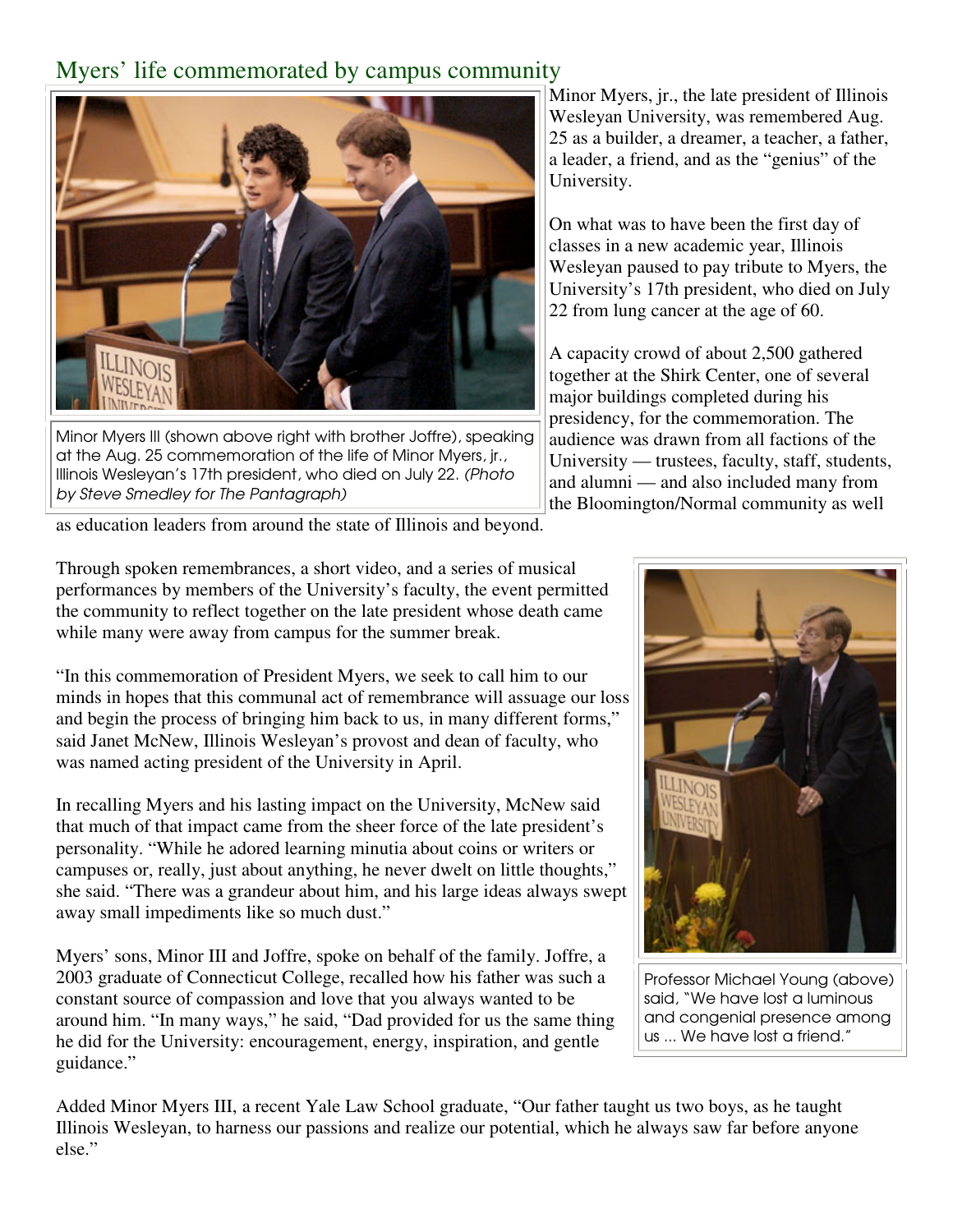Michael B. Young, professor of history and a member of the search committee that hired Myers in 1989, noted that "no one could speak with [President Myers] without learning something, but his influence on students was most remarkable for a college president. In phrases that are now well known, he urged students to follow their passions, to cultivate multiple interests, and, ultimately, to do well, but more importantly to do good. In all these ways, Minor never stopped being a professor."



Alumnus Harold Gauthier (above) described how Myers energized and united IWU.

Harold Gauthier — a 2000 IWU graduate who, as president of the Student Senate, had worked closely with Myers — said that Myers "tied us all together: from leading the charge to build a library and a student center, bringing this community closer together, to simply encouraging students to follow their hearts when making some of their life's most important decisions."Ed Rust, Jr., a 1972 IWU graduate and chairman and chief executive officer of State Farm Insurance Companies, addressed Myers' efforts to reach out from the campus to the greater community. "His focus was on IWU, but he also understood well the University's role … its obligations and commitments to the community," said Rust. "More than anything, he challenged us, and inspired us to reach our own potential .... That clearly was Minor's gift to Illinois Wesleyan and to this community. And it will be an enduring gift … his lasting legacy."

Board of Trustees President Craig Hart also described Myers' legacy, observing that his enthusiasm "created an atmosphere of happy and excited views of daily life. He saw goodness in things. He saw the potential in students and what the University could mean in their lives." While the University benefited in tangible ways from Myers' leadership, Hart noted

that the confidence that Myers had in the institution might be his most lasting contribution.

"We must embrace the confidence that he gave us," Hart told the Shirk Center crowd, "the confidence to set lofty goals, to accept the challenge those goals create — with the same passion, the same enthusiasm that Minor showed us day by day."



Acting President Janet McNew (above) displays a brochure Myers produced documenting the various trees on campus. It was just one example, she said, of his constant drive to learn more about everything around